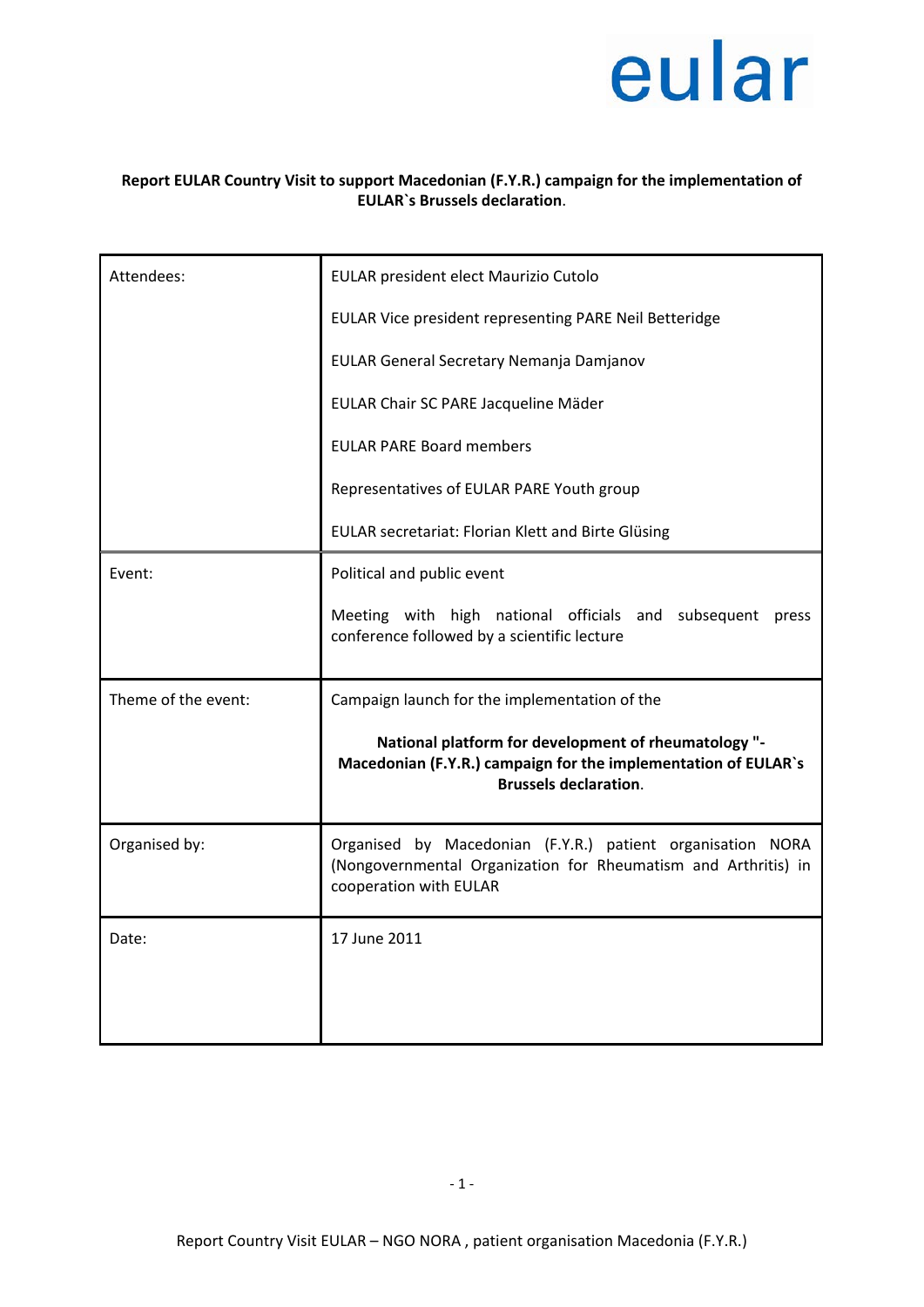## **CONTENTS**

| Appendix 1 - report meeting NGO NORA, Ministry of Health & Health Fund  9 |  |
|---------------------------------------------------------------------------|--|

#### <span id="page-1-0"></span>**SUMMARY**

## <span id="page-1-1"></span>**Objectives**

The event around the "launch of the national platform to develop rheumatology" pursued three main objectives:

- To *present and discuss innovative approaches* in the management of Rheumatic Diseases, particularly on prevention, disease management, patient involvement and equal access to care
- To *raise awareness* among decision makers from the Macedonian (F.Y.R.)and the general public about how Rheumatic diseases impact the economic wellbeing of a society but also how these diseases impact on the society as a whole

• To *gain support by* the Macedonian (F.Y.R.) institutions and policy makers and to respond to the challenges posed by rheumatic diseases.

## **Audience**

The conference was particularly targeted to the following groups:

- Policy makers
- People with musculoskeletal diseases and other chronic conditions
- Scientific community
- Public in general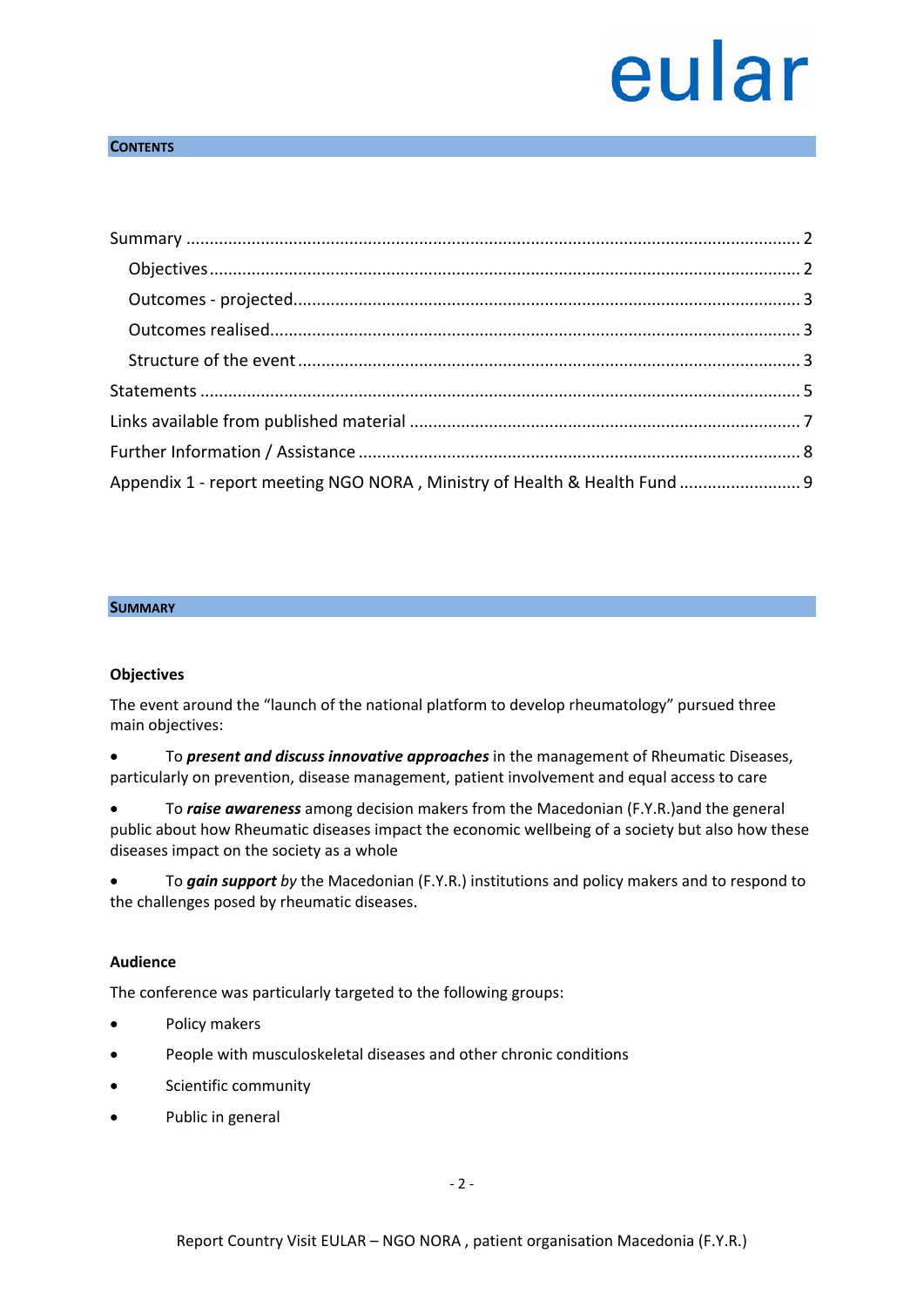#### <span id="page-2-0"></span>**Outcomes - projected**

### **The main messages to convince the governmental authorities and public authorities centred on:**

- Prevention of the diseases
- Early diagnosis
- Optimization of treatment options available on the national level
- Empowerment of patients through self management

• Promotion of NGO NORA to become an ally and partner in developing a national strategy on rheumatic diseases

### <span id="page-2-1"></span>**Outcomes realised**

- The president of Macedonia (F.Y.R.), Mr. Gjorgje Ivanov, sent a letter stressing the need for cooperation between countries for improvement of the situation of patients with rheumatic and musculoskeletal diseases. The recommendations from the "Brussels declaration "is a good step forward for greater quality of life for patients".
- NGO NORA positioned itself as a source of expertise willing to collaborate and to cooperate with all stakeholders present to tackle issues at hand. NGO NORA became a "public interest organisation". The backing of EULAR and its member organisation has been shown to politicians and the public. (Information updated 9.11.2012)
- "Methotrexate has been made available without limitations thanks to the efforts of NGO NORA as per 1.1.2011" (representative National health fund)

## <span id="page-2-2"></span>**Structure of the event**

This one-day event comprised of an internal roundtable discussion and a public panel discussion.

Roundtable discussion 9:30 – 10:45:

Internal, high level meeting

#### "RELEVANT ISSUES IN MACEDONIAN HEALTH SYSTEM"

## "National platform for development of rheumatology" - Macedonian campaign for the implementation of EULAR`s Brussels declaration

During this roundtable discussion between EU representatives, National Health Fund, Health Ministry, NORA and EULAR important issues for treatment optimization of rheumatic and musculoskeletal diseases in Macedonia (F.Y.R.) have been communicated to the health institutions.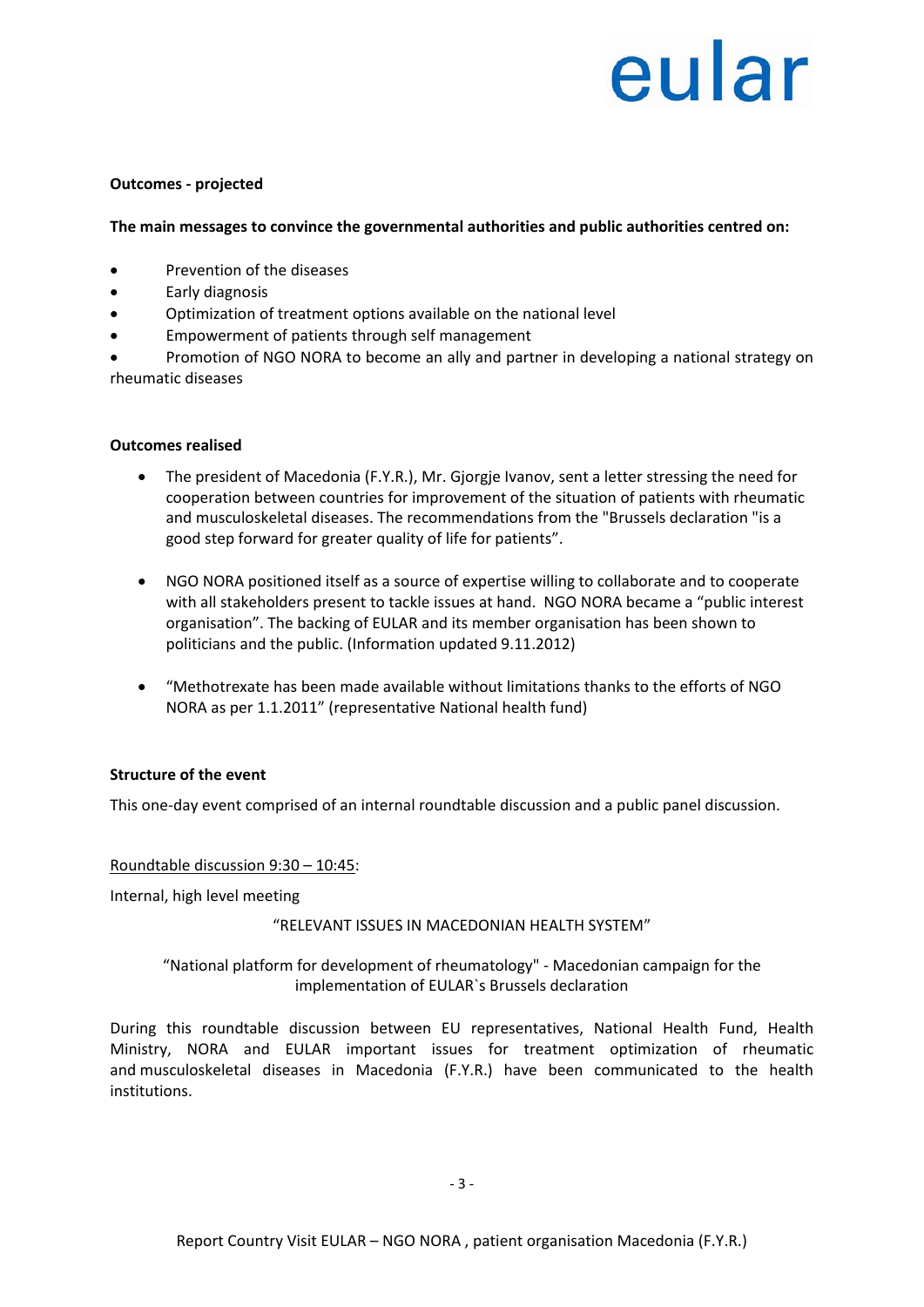### **Attendees:**

Mrs. Florija. L. Maloku, Cabinet of the President of the Republic

- 4 representatives, from the National Health Insurance Fund
- Ms. Eleonora Pandilova, Bureau of Medications
- Dragan Chichikj, President NGO NORA
- Suzana Bozarova, Vice President NGO NORA
- Laze Efremov, General secretary NGO NORA
- Dr. Dubravka Antova, MAAR, Rheumatologic society
- Rheumatology Clinic in Skopje, Prof. Dr. Jordan Calovski
- Prof. Matija Tomsic, rheumatologist, Slovenia

All EULAR representatives

Press conference /Panel discussion 11:15 – 12:45:

## **IMPLEMENTATION OF THE BRUSSELS DECLARATION ON RHEUMATIC AND MUSCULOSKELETAL DISEASES**

#### **"RHEUMATIC AND MUSCULOSKELETAL DISEASES IN FOCUS OF MEDIA AND POLITICS"**

#### **Media and public relations**

At the press conference and panel discussion 65 guests were present.

There were journalists from:

- National televisions: Kanal 5, MRTV(Macedonian and Albanian), Alfa, Sitel, AB channel, A1, Kurir, 24 News
- News agencies MIA and MAKFAX (the only two news agencies in Macedonia)
- Newspapers Vecer
- Radio Macedonian National Radio (MRTV)

Also internet news portals published news about the events on  $17<sup>th</sup>$  June: [www.plusinfo.mk,](http://www.plusinfo.mk/) [www.tocka.com.mk,](http://www.tocka.com.mk/) [www.zurnal.mk](http://www.zurnal.mk/)

Scientific lecture by Maurizio Cutolo 13:15 – 15:15: Prof Cutolo held a lecture to the interested audience of practicing rheumatologists in Macedonia (F.Y.R.). Lecture topics:

• The everyday neuroimmunoendocrine risk factors and autoimmune rheumatic diseases"

 $-1$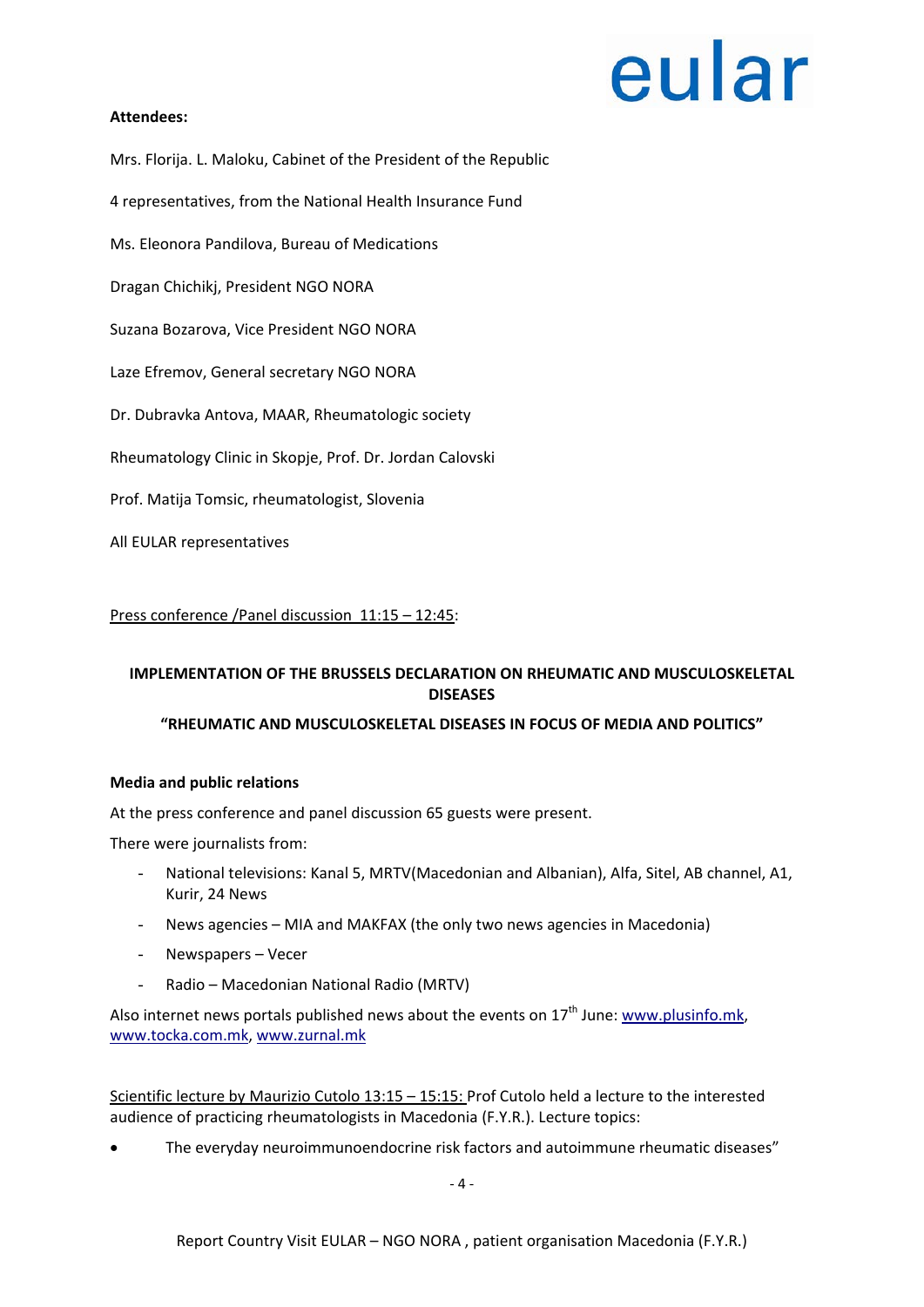

• "The links between the circannual low vitamin D and rheumatic diseases "

• "Optimization for the use of glucocorticoids after their first 60 years"

### **Before 17 June - Preparation and media work**

NGO NORA appeared on state television on two occasions. The report of a visit by authorities to NGO NORA's offices can be found at the end of this document in Appendix 1.

#### **Prearranged interviews were published**

- Neil Betteridge in [www.globusmagazine.com.mk](http://www.globusmagazine.com.mk/)
- Jacqueline Mader in Kompletna magazine
- Maurizio Cutolo in VOX magazine for doctors

#### **Media - Follow Up\***

Interviews were taken during 17 June with Neil Betteridge, Matija Tomcic, Dragan Chichikj, Florija Moloku, Jordan Calovski, Branko Adzigogov.

<span id="page-4-0"></span>After the event NORA got 4 invitations from national televisions, to be guests in TV shows regarding the events that happened on  $17<sup>th</sup>$  June.

#### **STATEMENTS**

Dragan Chichikj President – "NORA" said that there are 40,000 people with rheumatic and musculoskeletal diseases and the implementation of the recommendations of the "Brussels Declaration on rheumatic and musculoskeletal diseases" would be overwhelming support for dealing with these diseases.

*"That is why we are proud that first in Europe we are starting this campaign for implementation of the recommendations of the "Brussels declaration". For Macedonia (F.Y.R) is particularly important to popularize the field of rheumatology, to recognize the importance of the socioeconomic impact of rheumatic and musculoskeletal diseases, to ensure the right of patients to participate fully in society and patients access to high-quality care."*

Prof. Maurizio Cutolo, EULAR president - elect, noted the importance of education for patients, doctors and health professionals.

*"Education is the right way to improve the situation of rheumatic and musculoskeletal diseases. Symptoms should not be covered, because in that way the disease is disguised and it'll come to a stage when it is too late to react properly. Early diagnosis along availability of* 

- 5 -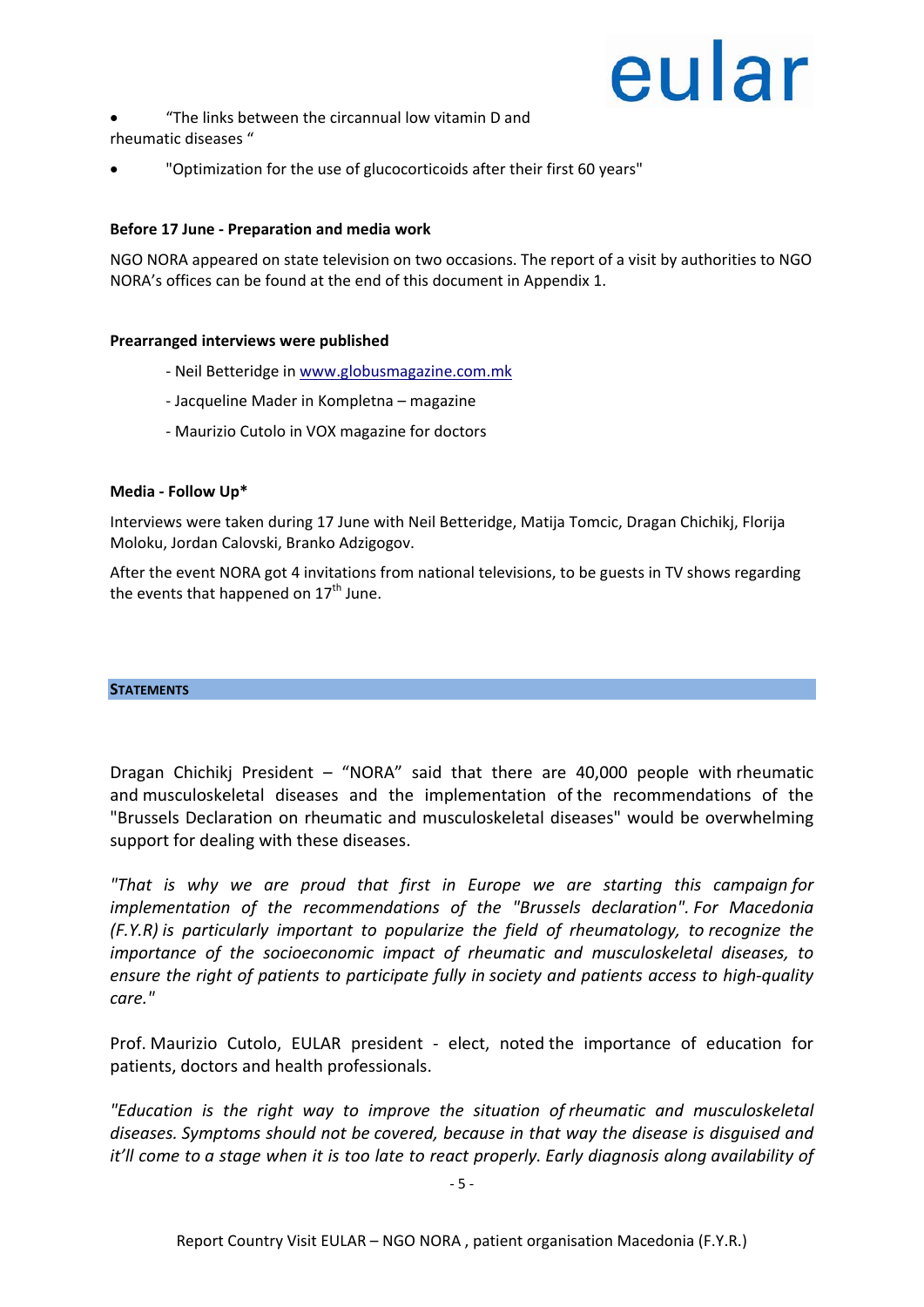

*new treatments remains essential. Primary prevention for Macedonia (F.Y.R) is also very important. There has to be a proper optimization of medications."* 

Prof. Nemanja Damjanov, EULAR General Secretary, compared the situation in Macedonia (F.Y.R) with the situation in Serbia which is now much improved for patients. He said that funds have to be redistributed.

*"You should invest in early diagnosis of rheumatic and musculoskeletal diseases and health institutions in Macedonia (F.Y.R) are those who need to help in solving the problems of patients."*

Ms. Jacqueline Mäder, Chairperson of the Standing Committee of PARE, and also a patient diagnosed with osteoarthritis, stressed the need for strong cooperation between all member organizations of EULAR.

*"We should have the same goal to speak with one strong voice in Europe. Inclusion of organizations - members of EULAR is essential. It is good that in Macedonia (F.Y.R) there is support from the institutions in health, because it means that patients have a greater chance for a better quality of life."*

Mr Neil Betteridge Vice President EULAR - PARE from UK stressed that Macedonia (F.Y.R.) has the chance to learn from many of the organizations in Europe and vice versa.

*"Patients are those who are true experts on their illnesses, because they live with symptoms for many years and their opinions are important for improving treatment. In Europe the situation is not perfect, but patients have their rights and we must not leave them on the margins of society. I think that it is important for Macedonia (F.Y.R.) to have "National Strategy" for dealing with these diseases, and the "National Platform" of "NORA" is a good beginning, and it should be supported by health institutions, and the government."*

Prof. Dr. Jordan Calovski, director of the Rheumatology Clinic explained that a major problem is that there are not enough specialists who treat these diseases, but for this purpose there are a lot of educational training seminars and there is hope for improvement of the situation. In further collaboration with EULAR and NORA we will try to make the right decisions for patients.

The National Insurance Health Fund and the Bureau of Medications also support patients in their fight for better quality for life. Changes are needed so patients can have better treatment, and in the future plans optimization of medications will be made.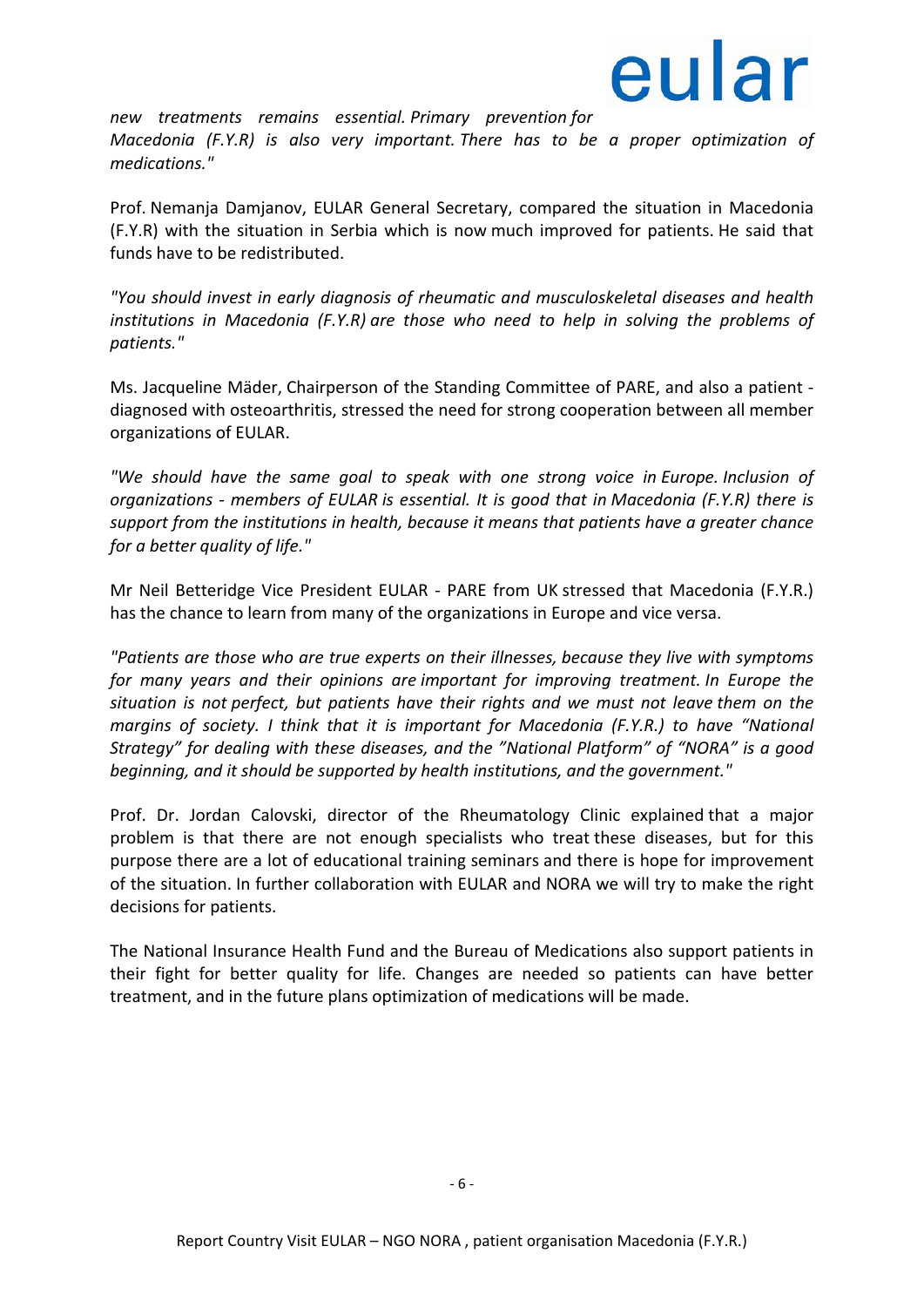<span id="page-6-0"></span>**Links available from published material:**

**<http://sitel.com.mk/dnevnik/makedonija/okolu-1500-deca-stradaat-od-revmatski-zaboluvanja>**

**[http://mtv.com.mk/mk/vesti/ticker.css/17626/briselska\\_deklaracija\\_za\\_revmatoloshki\\_i\\_muskuln](http://mtv.com.mk/mk/vesti/ticker.css/17626/briselska_deklaracija_za_revmatoloshki_i_muskulnoskeletni_zaboluvanja.aspx) [oskeletni\\_zaboluvanja.aspx](http://mtv.com.mk/mk/vesti/ticker.css/17626/briselska_deklaracija_za_revmatoloshki_i_muskulnoskeletni_zaboluvanja.aspx)**

**<http://vecer.com.mk/?ItemID=1A4368F96F975146B746EEBC430BF2E2>**

**[http://www.plusinfo.mk/vest/5217/Nora-prva-vo-Evropa-so-implementacija-na-Briselskata](http://www.plusinfo.mk/vest/5217/Nora-prva-vo-Evropa-so-implementacija-na-Briselskata-deklaracija-za-revmatski-artritis)[deklaracija-za-revmatski-artritis](http://www.plusinfo.mk/vest/5217/Nora-prva-vo-Evropa-so-implementacija-na-Briselskata-deklaracija-za-revmatski-artritis)**

**<http://www.plusinfo.mk/vest/5349/Gruevski-ne-posveti-vreme-za-bolnite-od-revmatoiden-artritis>**

**<http://www.tocka.com.mk/index15.php?ID=43973>**

**<http://zurnal.mk/content.asp?id=2011617134055>**

**[http://makfax.com.mk/\\_tools/refinedSearch#2%2F259768%2Fpacientite\\_so\\_revmatski\\_bolesti\\_kj](http://makfax.com.mk/_tools/refinedSearch%232%2F259768%2Fpacientite_so_revmatski_bolesti_kje_dobijat_podobar_tretman) [e\\_dobijat\\_podobar\\_tretman](http://makfax.com.mk/_tools/refinedSearch%232%2F259768%2Fpacientite_so_revmatski_bolesti_kje_dobijat_podobar_tretman)**

**[http://www.mia.com.mk/default.aspx?mId=35&vId=84645355&lId=1&title=%D0%9C%D0%90%D0](http://www.mia.com.mk/default.aspx?mId=35&vId=84645355&lId=1&title=%D0%9C%D0%90%D0%9A%D0%95%D0%94%D0%9E%D0%9D%D0%98%D0%88%D0%90+-+%D0%97%D0%94%D0%A0%D0%90%D0%92%D0%A1%D0%A2%D0%92%D0%9E) [%9A%D0%95%D0%94%D0%9E%D0%9D%D0%98%D0%88%D0%90+-](http://www.mia.com.mk/default.aspx?mId=35&vId=84645355&lId=1&title=%D0%9C%D0%90%D0%9A%D0%95%D0%94%D0%9E%D0%9D%D0%98%D0%88%D0%90+-+%D0%97%D0%94%D0%A0%D0%90%D0%92%D0%A1%D0%A2%D0%92%D0%9E) [+%D0%97%D0%94%D0%A0%D0%90%D0%92%D0%A1%D0%A2%D0%92%D0%9E](http://www.mia.com.mk/default.aspx?mId=35&vId=84645355&lId=1&title=%D0%9C%D0%90%D0%9A%D0%95%D0%94%D0%9E%D0%9D%D0%98%D0%88%D0%90+-+%D0%97%D0%94%D0%A0%D0%90%D0%92%D0%A1%D0%A2%D0%92%D0%9E)**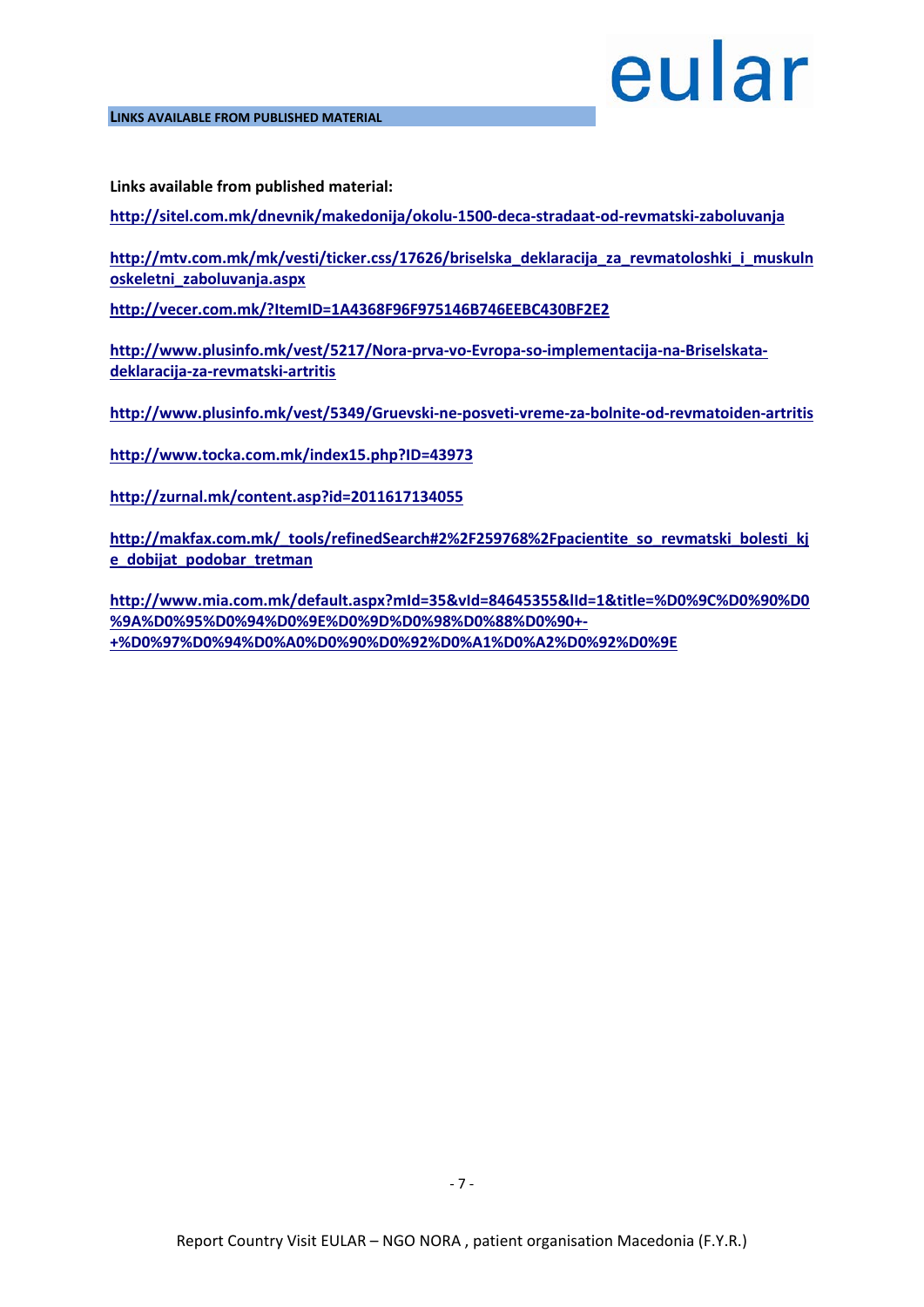#### <span id="page-7-0"></span>**FURTHER INFORMATION / ASSISTANCE**

## eular

• EULAR Executive Secretariat Florian Klett Project Manager Seestrasse 240 CH-8802 Kilchberg Switzerland Direct T +41 44 716 30 35 Direct F +41 44 716 30 39 [Florian.klett@eular.org](mailto:Florian.klett@eular.org)

• EULAR Executive Secretariat Birte Glüsing Project Manager / EU Presidency Conference Liaison Officer Seestrasse 240 CH-8802 Kilchberg Switzerland Direct T +49 22 89 62 12 83 Direct F +49 22 89 62 12 84 [birte.gluesing@eular.org](mailto:birte.gluesing@eular.org)

• NGO NORA Non-governmental Organization for Rheumatism & Arthritis Dragan Chickickj, President 28-1/1 Vasil Gjorgov Str. 1000 Skopje The former Yugoslav Republic of Macedonia T +389 (0) 232 143 65

• EULAR EU Office Avenue des Arts 39 1040 Brussels/Bruxelles Belgium T +32 2 513 7702 F +32 2 502 7703 [brussels@eular.eu](mailto:brussels@eular.eu)

- 8 -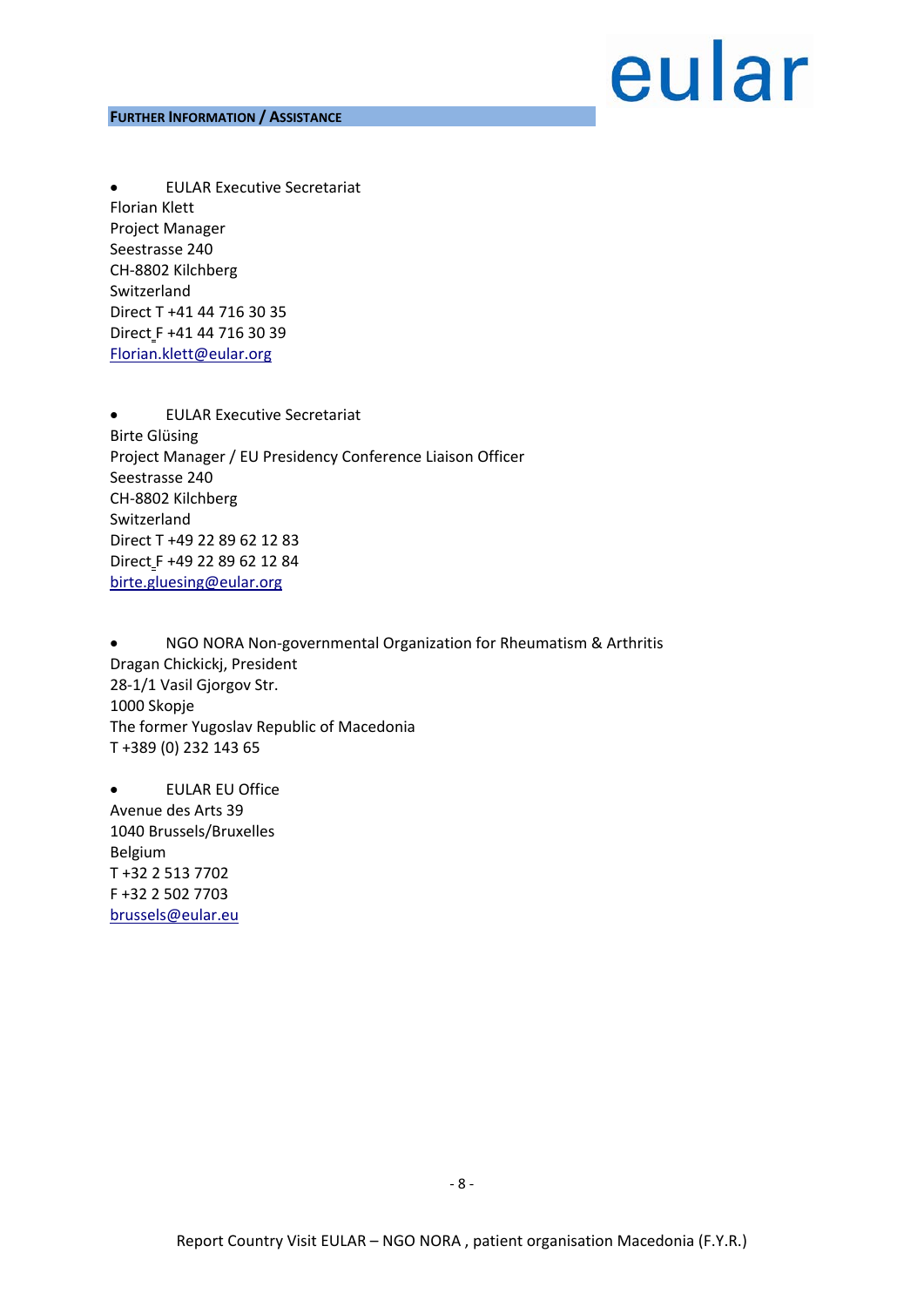#### <span id="page-8-0"></span>**APPENDIX 1 - REPORT MEETING NGO NORA , MINISTRY OF HEALTH & HEALTH FUND**

**Meeting in NORA (Non - governmental Organization for Rheumatism and Arthritis) with Deputy Minister of Health - Prof. D-r Vladimir Popovski and Director of the Health Fund of RM - Ms. Maja Paranardzhieva Zmejkova on 19th of May, 2011 at 12.00h**.

Due to the recent positive changes in the field of rheumatology and Rheumatology Clinic in Skopje, we (NORA) held a meeting with Deputy Minister of Health - Prof. D - r Vladimir Popovski, Director of the Fund for Health of RM - Ms. Maja Paranardzhieva Zmejkova.

On May 19, Thursday at 12.00 am, Director of the Health Fund - Ms. Maja Paranardzhieva Zmejkova and Deputy Minister of Health - Prof. D - r Vladimir Popovski visited the office of NORA. The purpose of this visit was to discuss the positive developments in the field of rheumatology and to continue the fruitful cooperation for the good of the patients.

What matters most now for rheumatology patients is that the budget of the Clinic for Rheumatology has increased by 50% which can be treated more severely ill 70 patients with biological therapy. For successful treatment of patients The Health Fund will publish the guidelines for treatment in the Law Journal, in which case they will be legalized. The guidelines for treatment are currently in the process of approval by an international institution.

With further cooperation we will present the "Platform for the development of rheumatology in Macedonia" as part of the launch of the campaign for the implementation of the" Brussels Declaration on muskuloskeletal and rheumatic diseases". The campaign for the implementation of the "Brussels Declaration", will begin with a visit from European Delegation, EULAR (European league against rheumatism and arthritis), where NORA is a member since 2009.

"I am honored in such a nice day to have such a positive informative meeting. We found solutions for many things for which we have fought in the past three years. The first is the introduction of the guidelines for treatment of rheumatoid atritis that, as promised by the Health Fund, will come out in the Law Journal next week. This will cover all patients, the first-stage diagnosis and the ultimate therapeutic treatment. The second is the "National Platform" on the rights of patients, rehabilitation, proper diagnosis and the third is that our association will publish a platform for the development of rheumatology in Macedonia. We will not allow discrimination. Now the most severely ill patients are receiving biological therapy, further the number of patients who will be on biological therapy will increase gradually. For us as NORA it is very important that the time comes to launch the campaign for the introduction of the "Brussels Declaration", which will actually be improving of the conditions and rights of patients. The arrival of the European delegation from EULAR is a step forward and it unites forces for a better exchange of information and also creates better living conditions for patients"- said Dragan Chichikj, President of NORA.

"I would like to praise the efforts of NORA in the battle for improvement of health services. NORA first identifies the problems and then defines steps that can be further supported and realized. Draft guidelines for treatment for treating patients with rheumatic diseases are currently given for an international approval, soon they are going to be published in the Law Journal of the Republic of